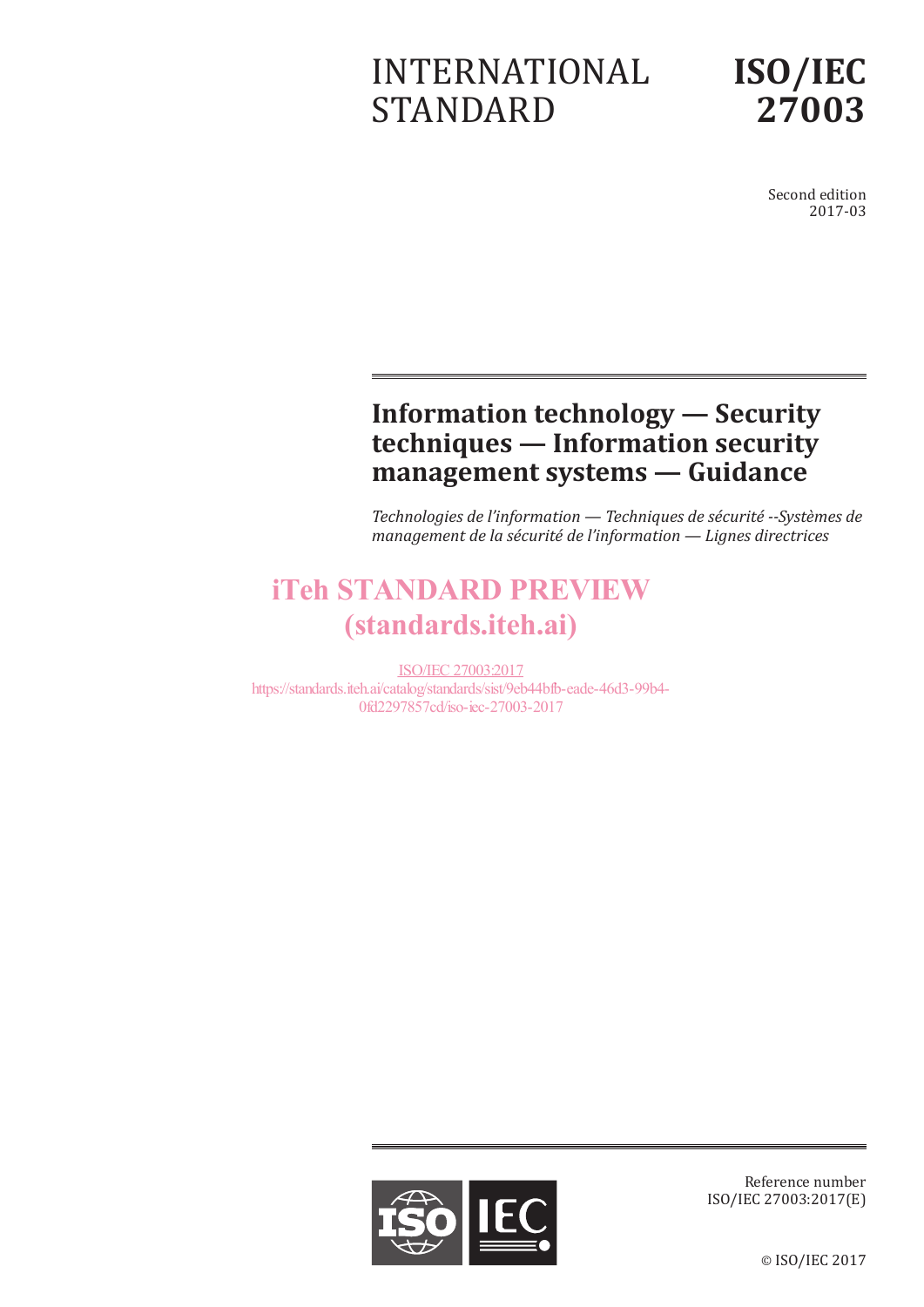# iTeh STANDARD PREVIEW (standards.iteh.ai)

ISO/IEC 27003:2017 https://standards.iteh.ai/catalog/standards/sist/9eb44bfb-eade-46d3-99b4- 0fd2297857cd/iso-iec-27003-2017



© ISO/IEC 2017, Published in Switzerland

All rights reserved. Unless otherwise specified, no part of this publication may be reproduced or utilized otherwise in any form or by any means, electronic or mechanical, including photocopying, or posting on the internet or an intranet, without prior written permission. Permission can be requested from either ISO at the address below or ISO's member body in the country of the requester.

ISO copyright office Ch. de Blandonnet 8 • CP 401 CH-1214 Vernier, Geneva, Switzerland Tel. +41 22 749 01 11 Fax +41 22 749 09 47 copyright@iso.org www.iso.org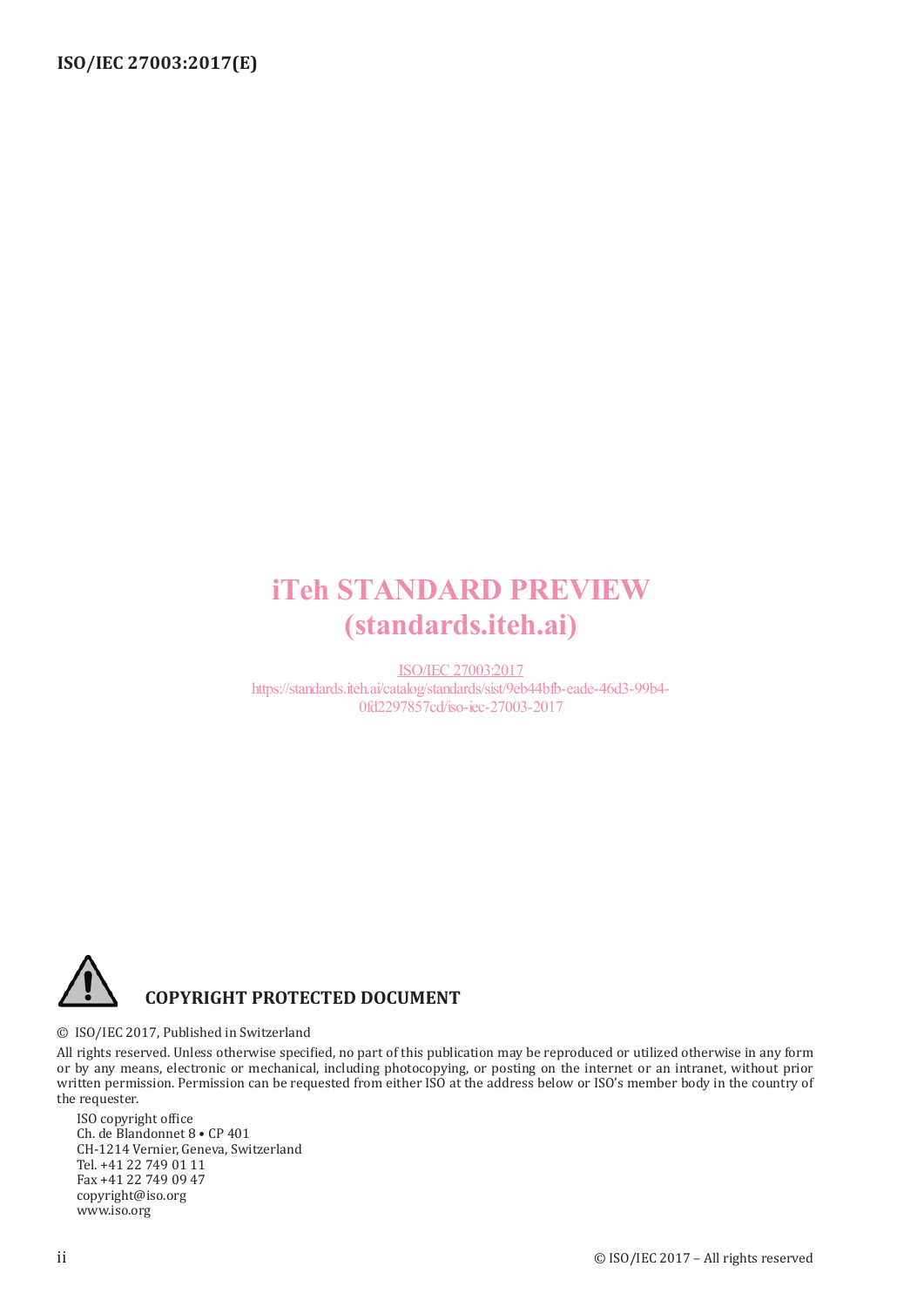## **Contents**

Page

| 1                                                                                                                                                                                                                                                                               |  |
|---------------------------------------------------------------------------------------------------------------------------------------------------------------------------------------------------------------------------------------------------------------------------------|--|
| $\mathbf{2}$                                                                                                                                                                                                                                                                    |  |
| 3                                                                                                                                                                                                                                                                               |  |
| Context of the organization <b>Exercise Context</b> of the organization <b>and the set of the organization 1</b><br>4<br>4.1<br>4.2<br>4.3<br>4.4                                                                                                                               |  |
| 5<br>5.1<br>5.2<br>5.3                                                                                                                                                                                                                                                          |  |
| Planning 10<br>6<br>6.1<br>6.1.1<br>12 Information security risk assessment<br>Information security risk treatment RJ PAY ITANY 15 15<br>6.1.2<br>6.1.3                                                                                                                         |  |
| 6.2<br>Support (standards.iteh.ai) 21<br>7<br>Resources<br>ESO/IEC 27003:2017<br>Awarenesstandards.iteh.ai/catalog/standards/sist/9eb44bfb-eade-46d3-99b4-<br>Communication 0fd2297857cd/iso-iec-27003-2017<br>24<br>7.1<br>7.2<br>7.3<br>7.4<br>7.5<br>7.5.1<br>7.5.2<br>7.5.3 |  |
| Operation 29<br>8<br>8.1<br>8.2<br>8.3                                                                                                                                                                                                                                          |  |
| 9<br>9.1<br>9.2<br>9.3                                                                                                                                                                                                                                                          |  |
| 10<br>10.1<br>10.2                                                                                                                                                                                                                                                              |  |
|                                                                                                                                                                                                                                                                                 |  |
|                                                                                                                                                                                                                                                                                 |  |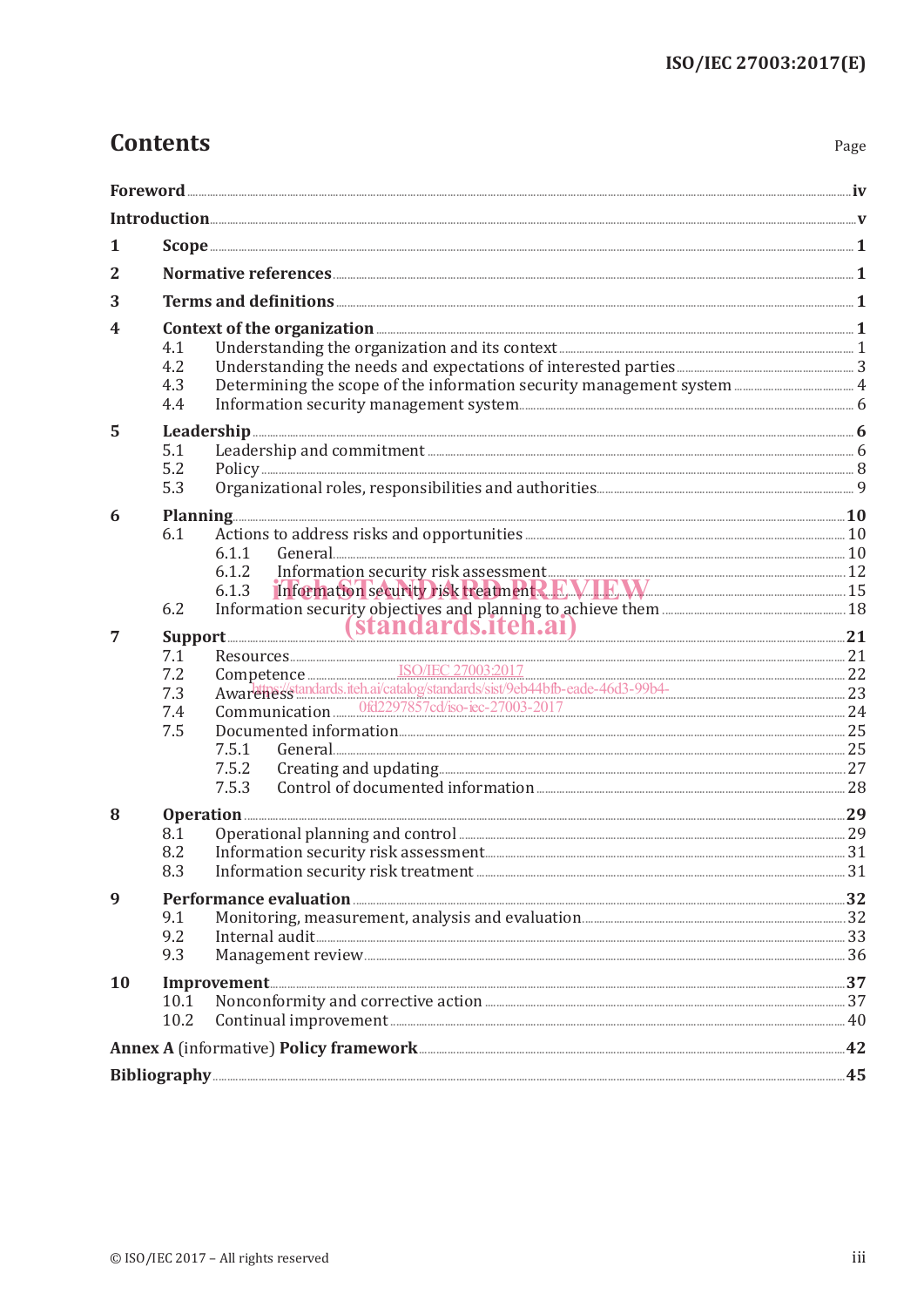## **Foreword**

ISO (the International Organization for Standardization) and IEC (the International Electrotechnical Commission) form the specialized system for worldwide standardization. National bodies that are members of ISO or IEC participate in the development of International Standards through technical committees established by the respective organization to deal with particular fields of technical activity. ISO and IEC technical committees collaborate in fields of mutual interest. Other international organizations, governmental and non-governmental, in liaison with ISO and IEC, also take part in the work. In the field of information technology, ISO and IEC have established a joint technical committee, ISO/IEC JTC 1.

The procedures used to develop this document and those intended for its further maintenance are described in the ISO/IEC Directives, Part 1. In particular the different approval criteria needed for the different types of document should be noted. This document was drafted in accordance with the editorial rules of the ISO/IEC Directives, Part 2 (see www.iso.org/directives).

Attention is drawn to the possibility that some of the elements of this document may be the subject of patent rights. ISO and IEC shall not be held responsible for identifying any or all such patent rights. Details of any patent rights identified during the development of the document will be in the Introduction and/or on the ISO list of patent declarations received (see www.iso.org/patents).

Any trade name used in this document is information given for the convenience of users and does not constitute an endorsement.

For an explanation on the voluntary hature of standards, the meaning of ISO specific terms and<br>expressions related to conformity assessment, as well as information about ISO's adherence to the expressions related to conformity assessment, as well as information about ISO's adherence to the enpressions related to conformity discomment, as well as information doesn't be standardied to the<br>World Trade Organization (WTO) principles in the Technical Barriers to Trade (TBT) see the following URL: www.iso.org/iso/foreword.html.

This document was prepared by ISO/IEC JTC 1<del>, *Information technology*, Subcommittee SC 27, *IT Security*</del> *techniques*. https://standards.iteh.ai/catalog/standards/sist/ 0fd2297857cd/iso-iec-27003-2017

This second edition of ISO/IEC 27003 cancels and replaces the first edition (ISO/IEC 27003:2010), of which it constitutes a minor revision.

The main changes compared to the previous edition are as follows:

- the scope and title have been changed to cover explanation of, and guidance on the requirements of, ISO/IEC 27001:2013 rather than the previous edition (ISO/IEC 27001:2005);
- the structure is now aligned to the structure of ISO/IEC 27001:2013 to make it easier for the user to use it together with ISO/IEC 27001:2013;
- the previous edition had a project approach with a sequence of activities. This edition instead provides guidance on the requirements regardless of the order in which they are implemented.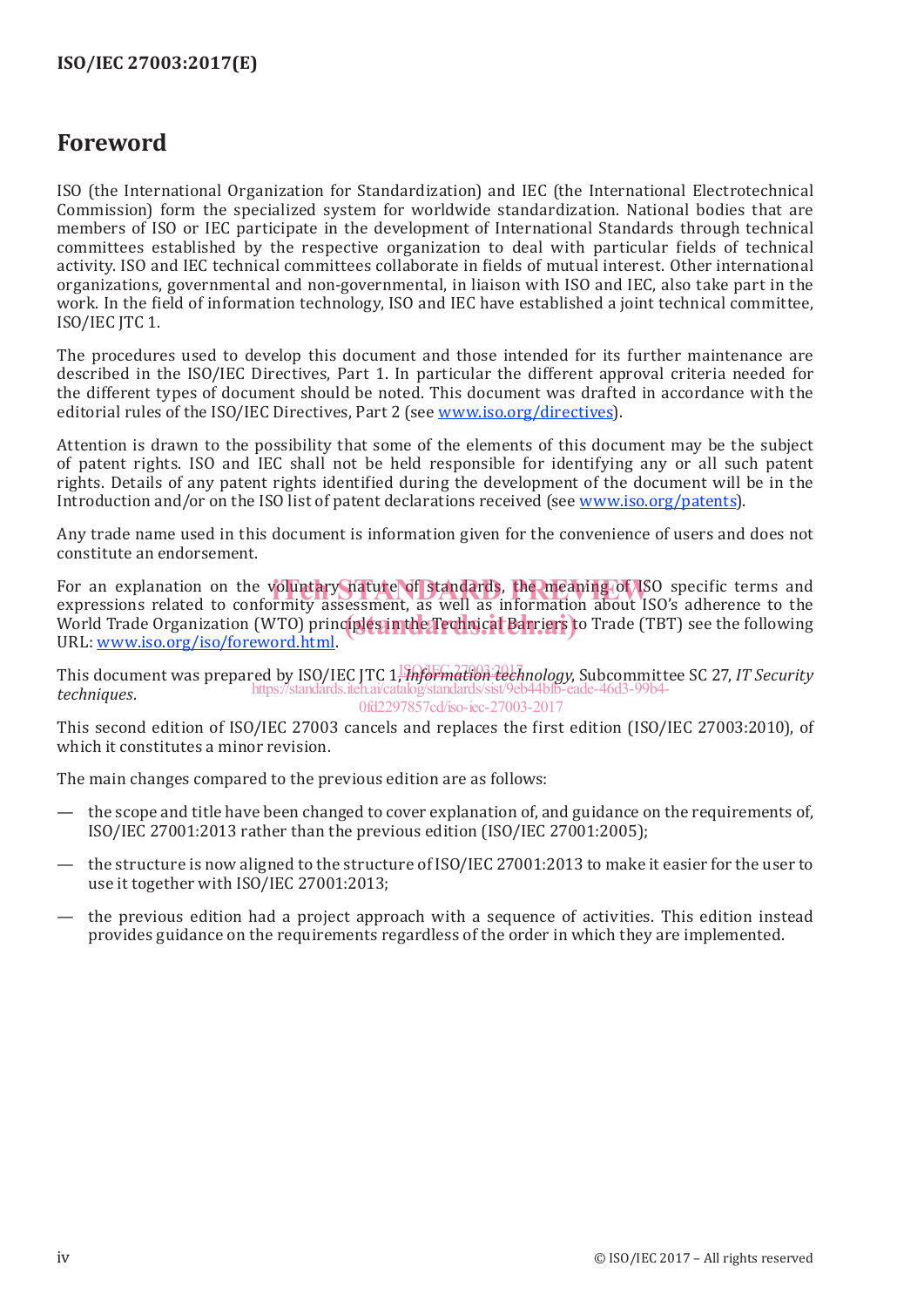## **Introduction**

This document provides guidance on the requirements for an information security management system (ISMS) as specified in ISO/IEC 27001 and provides recommendations ('should'), possibilities ('can') and permissions ('may') in relation to them. It is not the intention of this document to provide general guidance on all aspects of information security.

Clauses 4 to 10 of this document mirror the structure of ISO/IEC 27001:2013.

This document does not add any new requirements for an ISMS and its related terms and definitions. Organizations should refer to ISO/IEC 27001 and ISO/IEC 27000 for requirements and definitions. Organizations implementing an ISMS are under no obligation to observe the guidance in this document.

An ISMS emphasizes the importance of the following phases:

- understanding the organization's needs and the necessity for establishing information security policy and information security objectives;
- assessing the organization's risks related to information security;
- implementing and operating information security processes, controls and other measures to treat risks;
- monitoring and reviewing the performance and effectiveness of the ISMS; and
- practising continual improvement. NDARD PREVIEW

An ISMS, similar to any other type of management system, includes the following key components:

a) policy;

- ISO/IEC 27003:2017
- b) persons with defined responsibilities g/standards/sist/9eb44bfb-eade-46d3-99b4-

c) management processes related to: 0fd2297857cd/iso-iec-27003-2017

- - 1) policy establishment;
	- 2) awareness and competence provision;
	- 3) planning;
	- 4) implementation;
	- 5) operation;
	- 6) performance assessment;
	- 7) management review; and
	- 8) improvement; and
- d) documented information.

An ISMS has additional key components such as:

- e) information security risk assessment; and
- f) information security risk treatment, including determination and implementation of controls.

This document is generic and intended to be applicable to all organizations, regardless of type, size or nature. The organization should identify which part of this guidance applies to it in accordance with its specific organizational context (see ISO/IEC 27001:2013, Clause 4).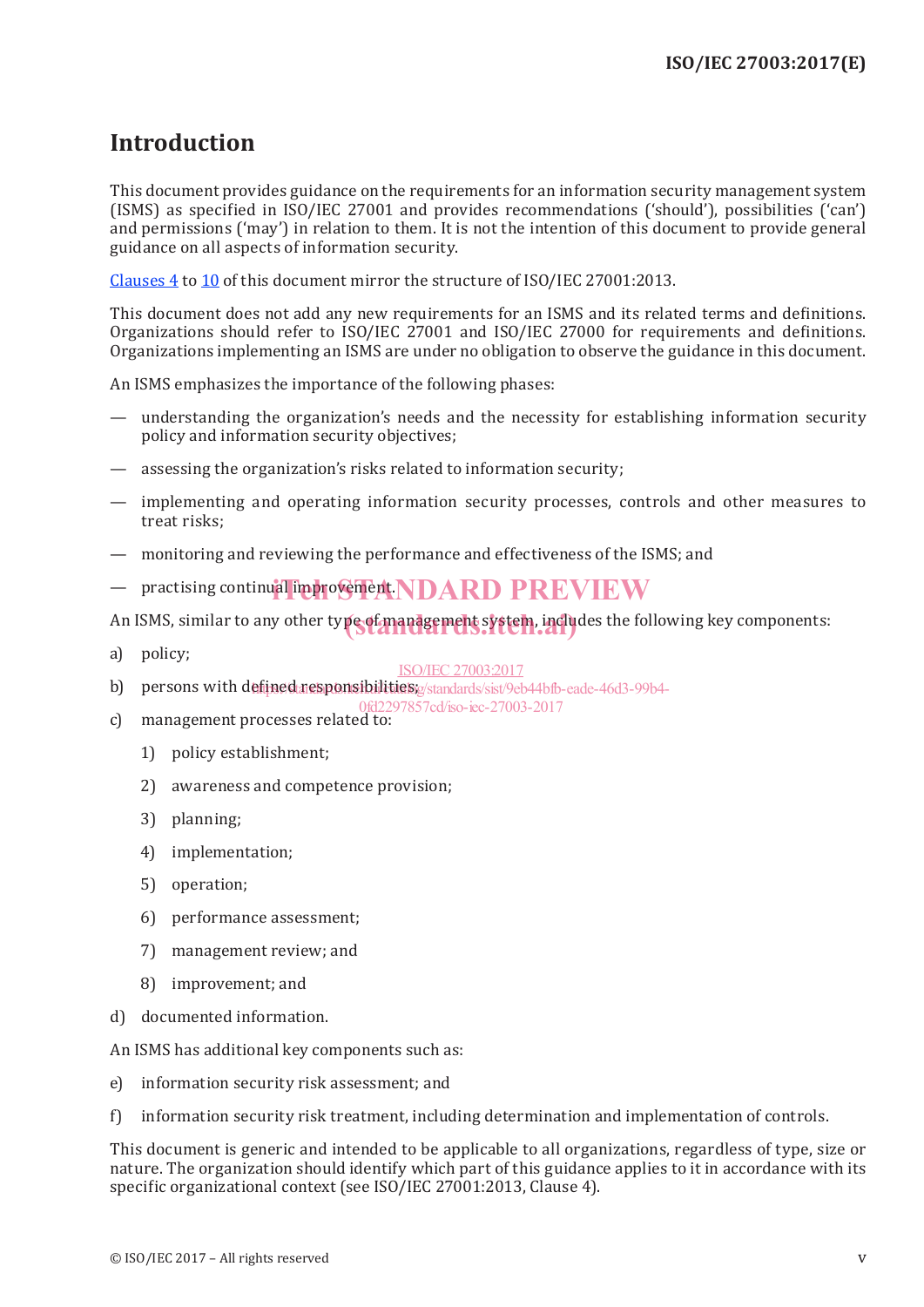## **ISO/IEC 27003:2017(E)**

For example, some guidance can be more suited to large organizations, but for very small organizations (e.g. with fewer than 10 persons) some of the guidance can be unnecessary or inappropriate.

The descriptions of Clauses 4 to10 are structured as follows:

- **Required activity**: presents key activities required in the corresponding subclause of ISO/IEC27001;
- **Explanation**: explains what the requirements of ISO/IEC 27001 imply:
- **Guidance**: provides more detailed or supportive information to implement "required activity" including examples for implementation; and
- **Other information**: provides further information that can be considered.

ISO/IEC 27003, ISO/IEC 27004 and ISO/IEC 27005 form a set of documents supporting and providing guidance on ISO/IEC 27001:2013. Among these documents, ISO/IEC 27003 is a basic and comprehensive document that provides guidance for all the requirements of ISO/IEC 27001, but it does not have detailed descriptions regarding "monitoring, measurement, analysis and evaluation" and information security risk management. ISO/IEC 27004 and ISO/IEC 27005 focus on specific contents and give more detailed guidance on "monitoring, measurement, analysis and evaluation" and information security risk management.

There are several explicit references to documented information in ISO/IEC 27001. Nevertheless, an organization can retain additional documented information that it determines as necessary for the effectiveness of its management system as part of its response to ISO/IEC 27001:2013, 7.5.1 b). In these cases, this document uses the phrase "Documented information on this activity and its outcome is cases, this document uses the phrase "Documented information on this activity and its outcome is<br>mandatory only in the form and to the extent that the organization determines as necessary for the effectiveness of its management system (see ISO/IEC 27001:2013, 7.5.1 b))."<br>Standards.iten.ai)

> ISO/IEC 27003:2017 https://standards.iteh.ai/catalog/standards/sist/9eb44bfb-eade-46d3-99b4- 0fd2297857cd/iso-iec-27003-2017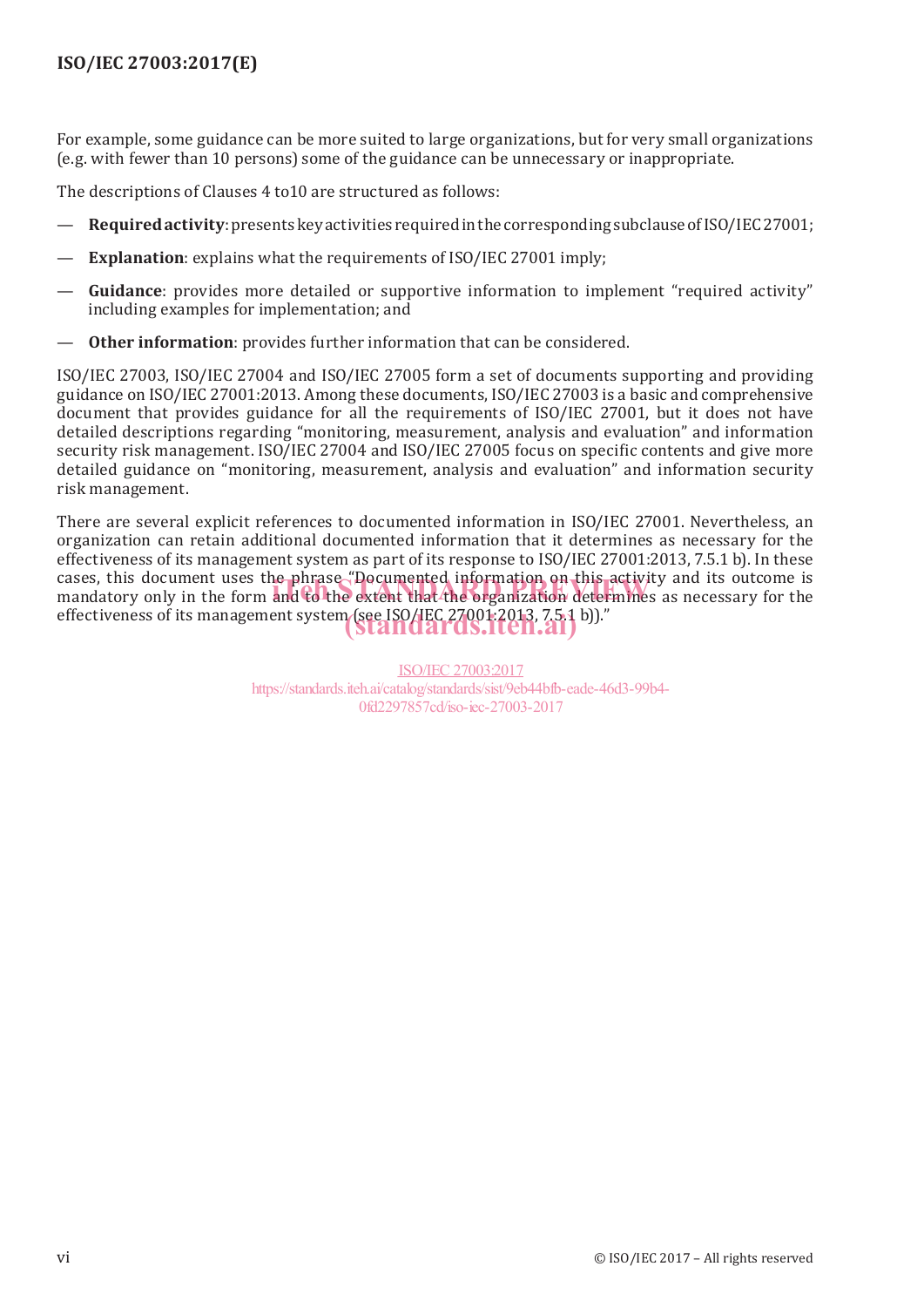## **Information technology — Security techniques — Information security management systems — Guidance**

## **1 Scope**

This document provides explanation and guidance on ISO/IEC 27001:2013.

### **2 Normative references**

The following documents are referred to in the text in such a way that some or all of their content constitutes requirements of this document. For dated references, only the edition cited applies. For undated references, the latest edition of the referenced document (including any amendments) applies.

ISO/IEC 27000:2016, *Information technology — Security techniques — Information security management systems — Overview and vocabulary*

ISO/IEC 27001:2013, *Information technology — Security techniques — Information security management systems — Requirements*

# **3** Terms and definitions **TANDARD PREVIEW**

For the purposes of this document, the terms and definitions given in ISO/IEC 27000:2016 apply.

ISO and IEC maintain terminological da<u>tabases:for use in</u> standardization at the following addresses:

- IEC Electropedia: available at <u>http://www.electropedia.org</u>/ https://standards.iteh.ai/catalog/standards/sist/9eb44bfb-eade-46d3-99b4- 0.0002297837cd/iso-iec-27003-2017
- ISO Online browsing platform: available at http://www.iso.org/obp

### **4 Context of the organization**

#### **4.1 Understanding the organization and its context**

#### **Required activity**

The organization determines external and internal issues relevant to its purpose and affecting its ability to achieve the intended outcome(s) of the information security management system (ISMS).

#### **Explanation**

As an integral function of the ISMS, the organization continually analyses itself and the world surrounding it. This analysis is concerned with external and internal issues that in some way affect information security and how information security can be managed, and that are relevant to the organization's objectives.

Analysis of these issues has three purposes:

- understanding the context in order to decide the scope of the ISMS;
- analysing the context in order to determine risks and opportunities; and
- ensuring that the ISMS is adapted to changing external and internal issues.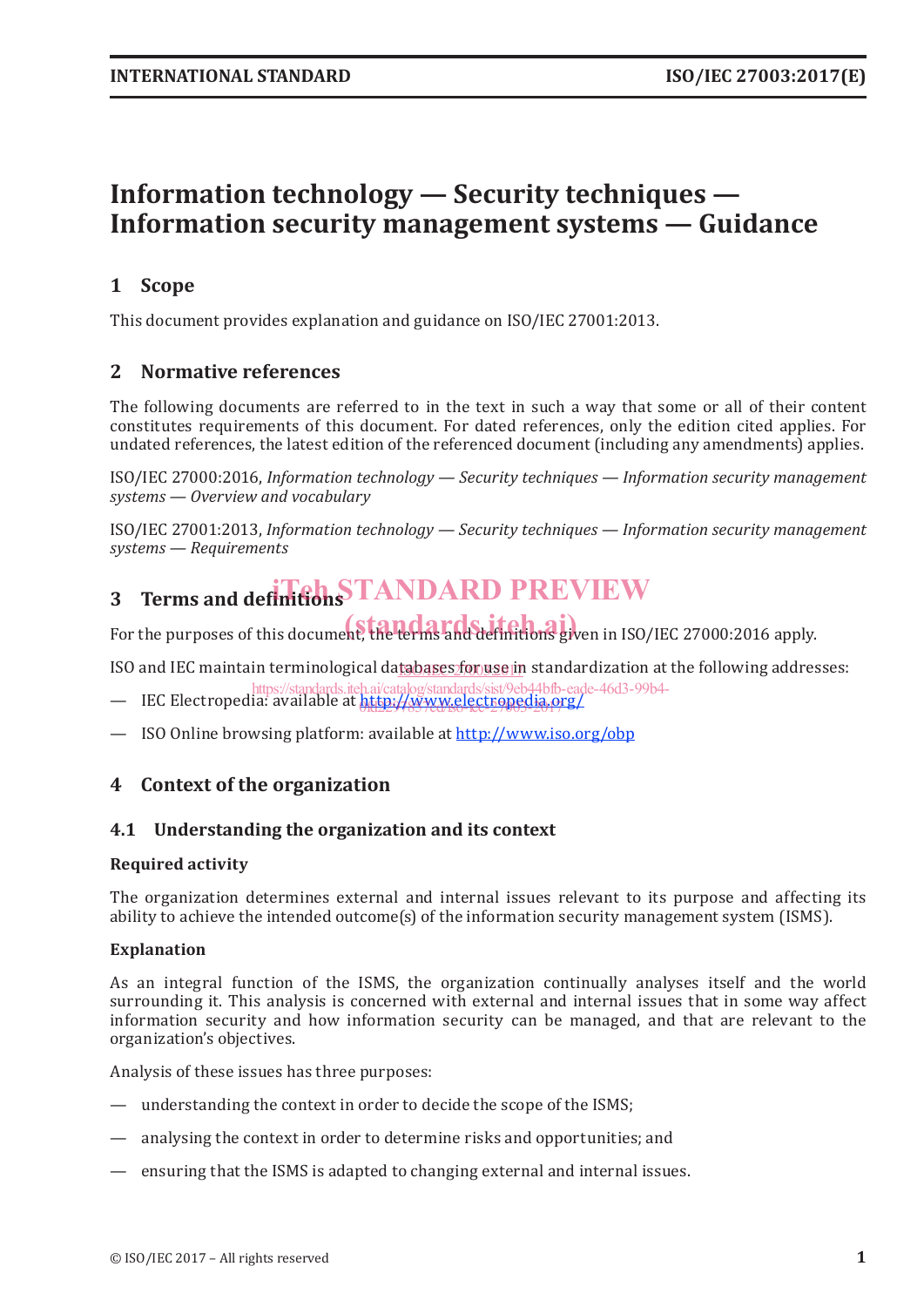External issues are those outside of the organization's control. This is often referred to as the organization's environment. Analysing this environment can include the following aspects:

- a) social and cultural;
- b) political, legal, normative and regulatory;
- c) financial and macroeconomic;
- d) technological;
- e) natural; and
- f) competitive.

These aspects of the organization's environment continually present issues that affect information security and how information security can be managed. The relevant external issues depend on the organization's specific priorities and situation.

For example, external issues for a specific organization can include:

- g) the legal implications of using an outsourced IT service (legal aspect);
- h) characteristics of the nature in terms of possibility of disasters such as fire, flood and earthquakes (natural aspect);
- i) technical advances of hacking tools and use of cryptography (technological aspect); and
- j) the general demand for the organization's services (social, cultural or financial aspects). (standards.iteh.ai)

Internal issues are subject to the organization's control. Analysing the internal issues can include the following aspects: ISO/IEC 27003:2017

- k) the organization's culture;  $\frac{https://standards.iteh.aicatalog/standards/sist/9eb44bfb-eade-46d3-99b4-  
0ft3297857cd/iso-ice-27003-2017$
- 0fd2297857cd/iso-iec-27003-2017
- l) policies, objectives, and the strategies to achieve them;
- m) governance, organizational structure, roles and responsibilities;
- n) standards, guidelines and models adopted by the organization;
- o) contractual relationships that can directly affect the organization's processes included in the scope of the ISMS;
- p) processes and procedures;
- q) the capabilities, in terms of resources and knowledge (e.g. capital, time, persons, processes, systems and technologies);
- r) physical infrastructure and environment;
- s) information systems, information flows and decision making processes (both formal and informal); and
- t) previous audits and previous risk assessment results.

The results of this activity are used in 4.3, 6.1 and 9.3.

#### **Guidance**

Based on an understanding of the organization's purpose (e.g. referring to its mission statement or business plan) as well as the intended outcome(s) of the organization's ISMS, the organization should:

— review the external environment to identify relevant external issues; and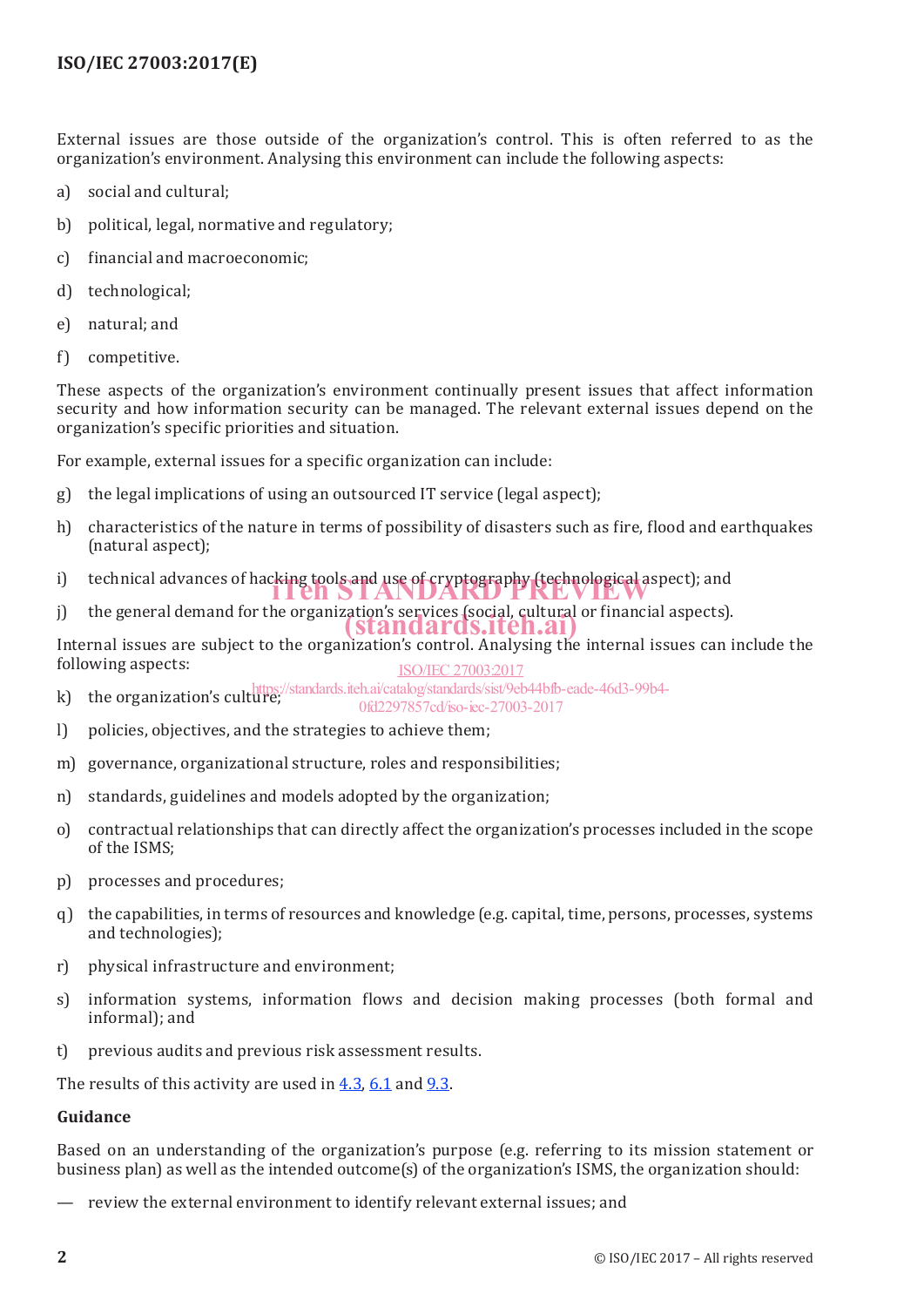— review the internal aspects to identify relevant internal issues.

In order to identify relevant issues, the following question can be asked: How does a certain category of issues (see a) to t) above) affect information security objectives? Three examples of internal issues serve as an illustration by:

Example 1 on governance and organizational structure (see item m)): When establishing an ISMS, already existing governance and organizational structures should be taken into account. As an example, the organization can model the structure of its ISMS based on the structure of other existing management systems, and can combine common functions, such as management review and auditing.

Example 2 on policy, objectives and strategies (see item l)): An analysis of existing policies, objectives and strategies, can indicate what the organization intends to achieve and how the information security objectives can be aligned with business objectives to ensure successful outcomes.

Example 3 on information systems and information flows (see item s)): When determining internal issues, the organization should identify, at a sufficient level of detail, the information flows between its various information systems.

As both the external and the internal issues will change over time, the issues and their influence on the scope, constraints and requirements of the ISMS should be reviewed regularly.

Documented information on this activity and its outcome is mandatory only in the form and to the extent that the organization determines as necessary for the effectiveness of its management system (see ISO/IEC 27001:2013, 7.5.1 b)).

# **Other information** iTeh STANDARD PREVIEW

In ISO/IEC 27000, the definition of **In anganization** thas a note which states that: "The concept of organization includes but is not limited to sole-trader, company, corporation, firm, enterprise, authority, partnership, charity or institution, or p<u>art or combinatio</u>n thereof, whether incorporated or not, public or private." Some of <u>these examples are whole legal entities, whils</u>t others are not.

There are four cases:

0fd2297857cd/iso-iec-27003-2017

- 1) the organization is a legal or administrative entity (e.g. sole-trader, company, corporation, firm, enterprise, authority, partnership, charity or institution whether incorporated or not, public or private);
- 2) the organization is a subset of a legal or administrative entity (e.g. part of a company, corporation, enterprise);
- 3) the organization is a set of a legal or administrative entities (e.g. a consortium of sole-traders, larger companies, corporations, firms); and
- 4) the organization is a set of subsets of legal or administrative entities (e.g. clubs, trade associations).

#### **4.2 Understanding the needs and expectations of interested parties**

#### **Required activity**

The organization determines interested parties relevant to the ISMS and their requirements relevant to information security.

#### **Explanation**

Interested party is a defined term (see ISO/IEC 27000:2016, 2.41) that refers to persons or organizations that can affect, be affected by, or perceive themselves to be affected by a decision or activity of the organization. Interested parties can be found both outside and inside the organization and can have specific needs, expectations and requirements for the organization's information security.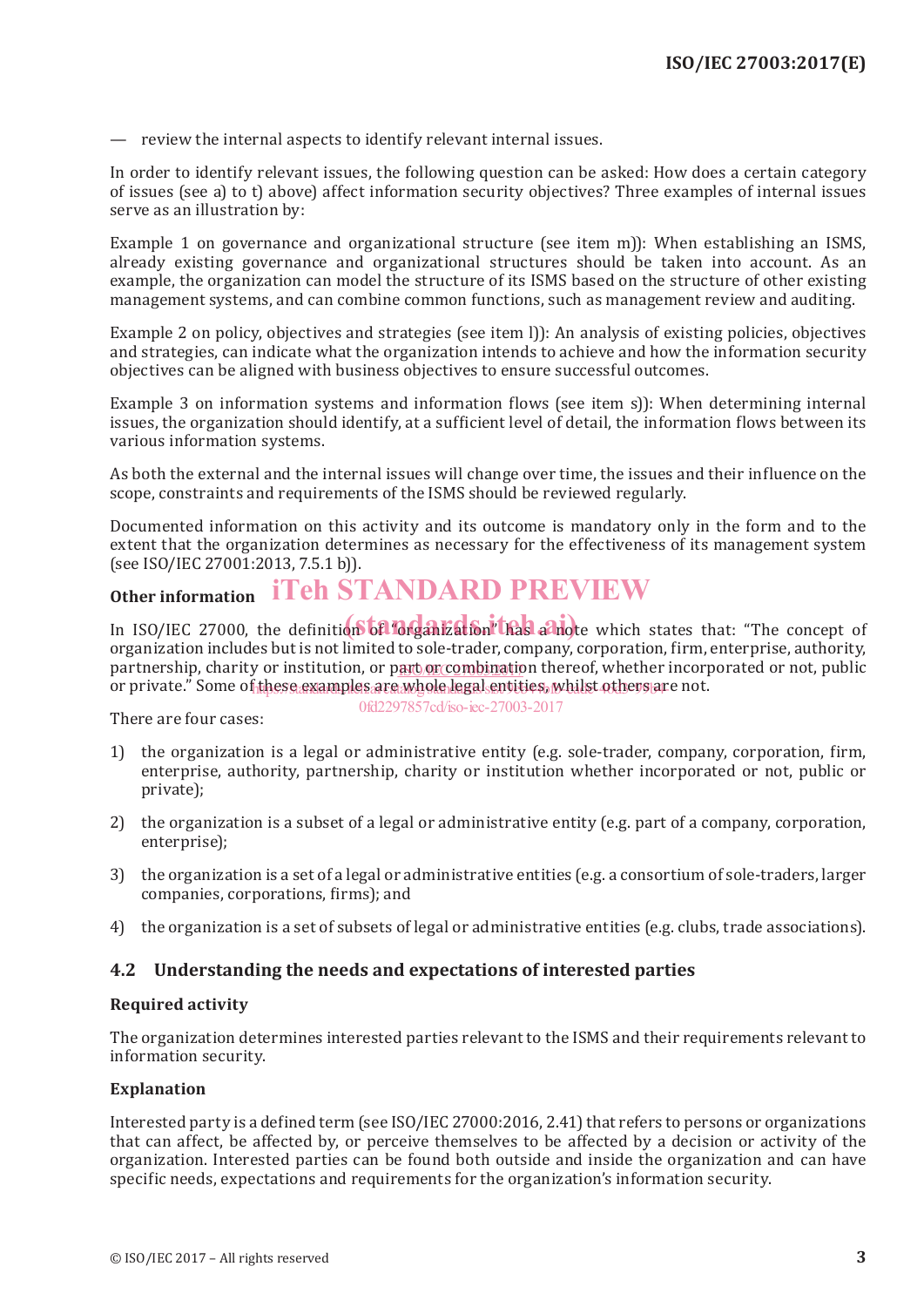## **ISO/IEC 27003:2017(E)**

External interested parties can include:

- a) regulators and legislators;
- b) shareholders including owners and investors;
- c) suppliers including subcontractors, consultants, and outsourcing partners;
- d) industry associations;
- e) competitors;
- f) customers and consumers; and
- g) activist groups.

Internal interested parties can include:

- h) decision makers including top management;
- i) process owners, system owners, and information owners;
- j) support functions such as IT or Human Resources;
- k) employees and users; and
- l) information security professionals.

### The results of this activity are used in  $\frac{1}{4.3}$  and  $\frac{6.1}{6.1}$ . **Guidance** (standards.iteh.ai)

The following steps should be taken:

ISO/IEC 27003:2017

- identify external interested parties; <sub>0fd2297857cd/iso-iec-27003-2017</sub> https://standards.iteh.ai/catalog/standards/sist/9eb44bfb-eade-46d3-99b4-
- identify internal interested parties; and
- identify requirements of interested parties.

As the needs, expectations and requirement of interested parties change over time, these changes and their influence on the scope, constraints and requirements of the ISMS should be reviewed regularly.

Documented information on this activity and its outcome is mandatory only in the form and to the extent the organization determines as necessary for the effectiveness of its management system (see ISO/IEC 27001:2013, 7.5.1 b)).

#### **Other information**

No other information.

#### **4.3 Determining the scope of the information security management system**

#### **Required activity**

The organization determines the boundaries and applicability of the ISMS to establish its scope.

#### **Explanation**

The scope defines where and for what exactly the ISMS is applicable and where and for what it is not.

Establishing the scope is therefore a key activity that determines the necessary foundation for all other activities in the implementation of the ISMS. For instance, risk assessment and risk treatment, including the determination of controls, will not produce valid results without having a precise understanding of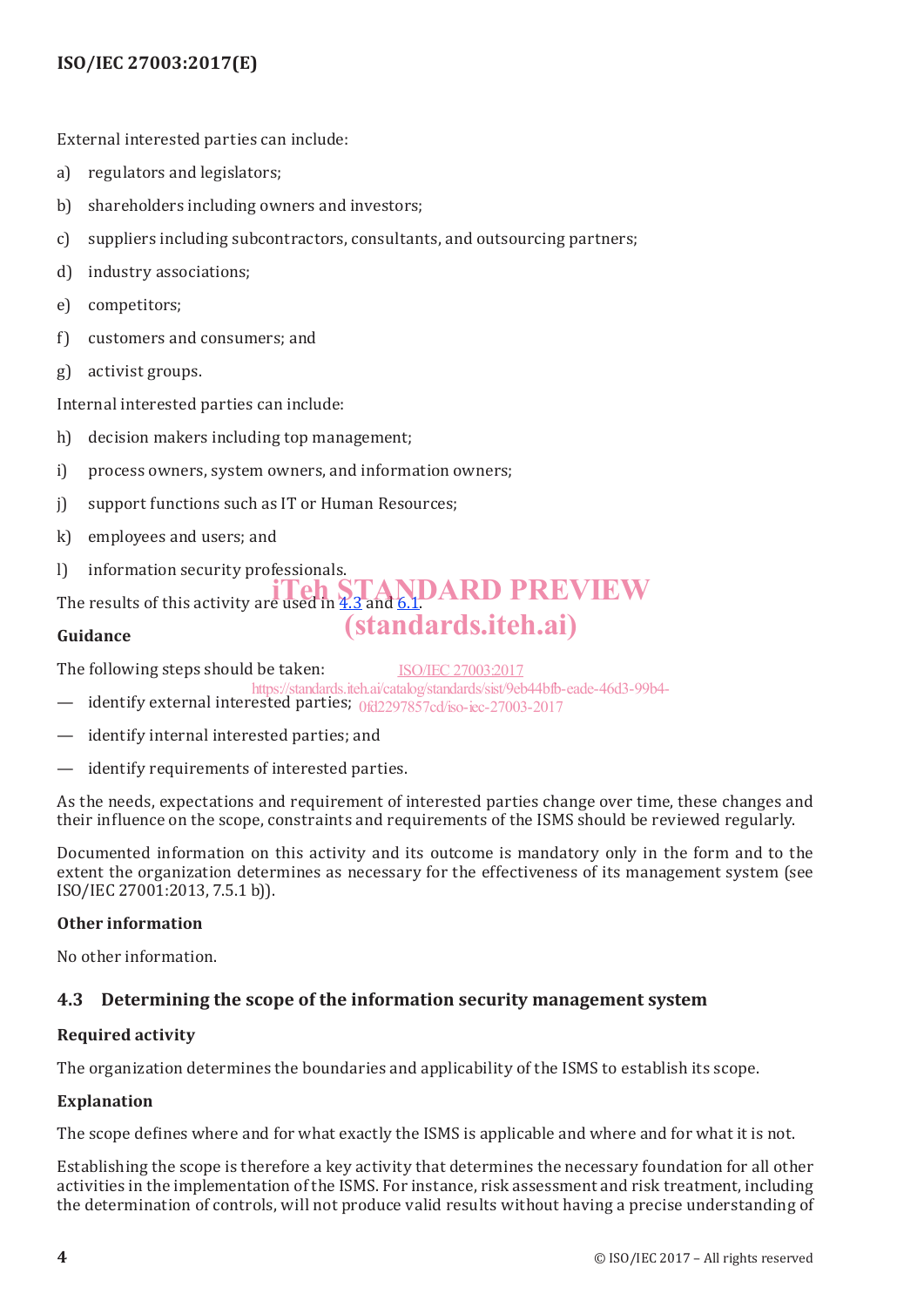where exactly the ISMS is applicable. Precise knowledge of the boundaries and applicability of the ISMS and the interfaces and dependencies between the organization and other organizations is critical as well. Any later modifications of the scope can result in considerable additional effort and costs.

The following factors can affect the determination of the scope:

- a) the external and internal issues described in 4.1;
- b) the interested parties and their requirements that are determined according to ISO/IEC 27001:2013¸4.2;
- c) the readiness of the business activities to be included as part of ISMS coverage;
- d) all support functions, i.e. functions that are necessary to support these business activities (e.g. human resources management; IT services and software applications; facility management of buildings, physical zones, essential services and utilities); and
- e) all functions that are outsourced either to other parts within the organization or to independent suppliers.

The scope of an ISMS can be very different from one implementation to another. For instance, the scope can include:

- one or more specific processes;
- one or more specific functions;
- one or more specific services; TANDARD PREVIEW
- one or more specific sections or locations; ds.iteh.ai)
- an entire legal entity; and
- https://standards.iteh.ai/catalog/standards/sist/9eb44bfb-eade-46d3-99b4-

#### — an entire administrative entity<sub>fd229</sub>7857cd/<sub>is0-ec-201655 suppliers.</sub>

#### **Guidance**

To establish the scope of an ISMS, a multi-step approach can be followed:

f) determine the preliminary scope: this activity should be conducted by a small, but representative group of management representatives;

ISO/IEC 27003:2017

- g) determine the refined scope: the functional units within and outside the preliminary scope should be reviewed, possibly followed by inclusion or exclusion of some of these functional units to reduce the number of interfaces along the boundaries. When refining the preliminary scope, all support functions should be considered that are necessary to support the business activities included in the scope;
- h) determine the final scope: the refined scope should be evaluated by all management within the refined scope. If necessary, it should be adjusted and then precisely described; and
- i) approval of the scope: the documented information describing the scope should be formally approved by top management.

The organization should also consider activities with impact on the ISMS or activities that are outsourced, either to other parts within the organization or to independent suppliers. For such activities, interfaces (physical, technical and organizational) and their influence on the scope should be identified.

Documented information describing the scope should include:

j) the organizational scope, boundaries and interfaces;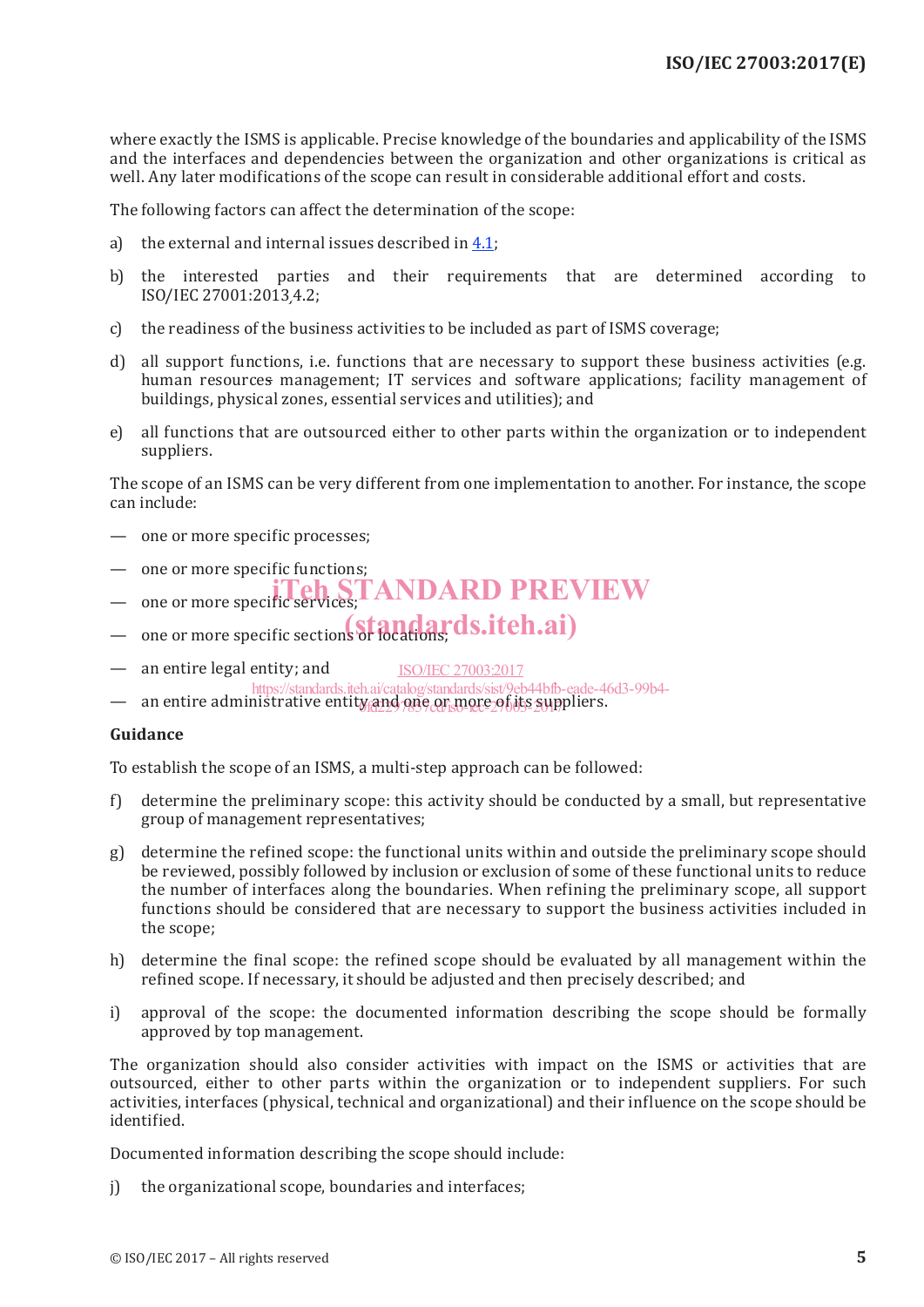## **ISO/IEC 27003:2017(E)**

- k) the information and communication technology scope, boundaries and interfaces; and
- l) the physical scope, boundaries and interfaces.

#### **Other information**

No other information.

### **4.4 Information security management system**

#### **Required activity**

The organization establishes, implements, maintains and continually improves the ISMS.

#### **Explanation**

ISO/IEC 27001:2013, 4.4 states the central requirement for establishing, implementing, maintaining and continually improving an ISMS. While the other parts of ISO/IEC 27001 describe the required elements of an ISMS, 4.4 mandates the organization to ensure that all required elements are met in order to establish, implement, maintain and continually improve the ISMS.

#### **Guidance**

No specific guidance.

#### **Other information**

No other information.

# iTeh STANDARD PREVIEW (standards.iteh.ai)

## **5 Leadership**

**5.1 Leadership and commitment**  $\frac{0.062297857c \text{d/s}}{0.062297857c \text{d/s}}$  . Exerce 27003-2017 ISO/IEC 27003:2017 https://standards.iteh.ai/catalog/standards/sist/9eb44bfb-eade-46d3-99b4-

#### **Required activity**

Top management demonstrates leadership and commitment with respect to the ISMS.

#### **Explanation**

Leadership and commitment are essential for an effective ISMS.

Top management is defined (see ISO/IEC 27000) as a person or group of people who directs and controls the organization of the ISMS at the highest level, i.e. top management has the overall responsibility for the ISMS. This means that top management directs the ISMS in a similar way to other areas in the organization, for example the way budgets are allocated and monitored. Top management can delegate authority in the organization and provide resources for actually performing activities related to information security and the ISMS, but it still retains overall responsibility.

As an example, the organization implementing and operating the ISMS can be a business unit within a larger organization. In this case, top management is the person or group of people that directs and controls that business unit.

Top management also participates in management review (see 9.3) and promotes continual improvement (see 10.2).

#### **Guidance**

Top management should provide leadership and show commitment through the following:

a) top management should ensure that the information security policy and the information security objectives are established and are compatible with the strategic direction of the organization;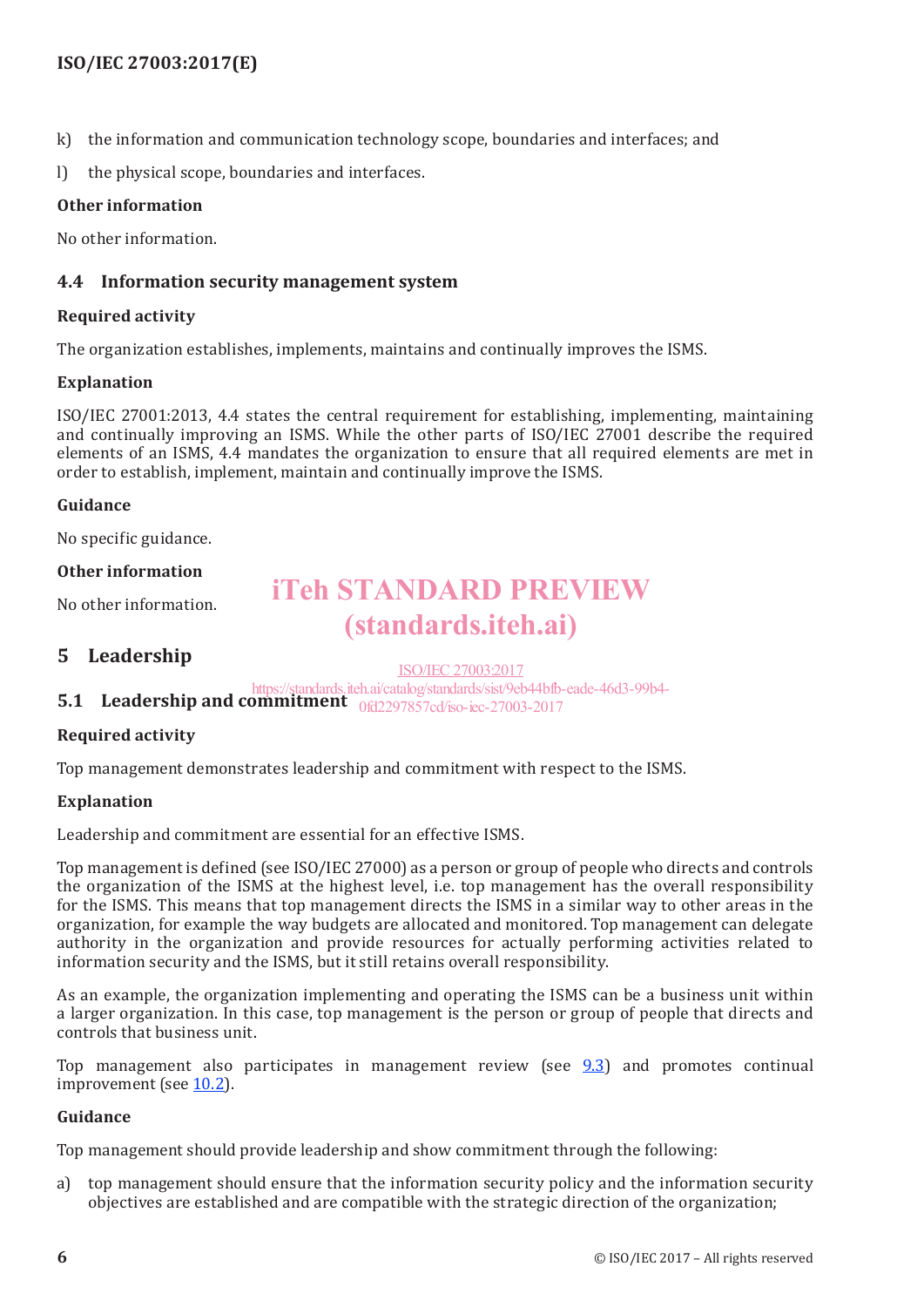- b) top management should ensure that ISMS requirements and controls are integrated into the organization's processes. How this is achieved should be tailored to the specific context of the organization. For example, an organization that has designated process owners can delegate the responsibility to implement applicable requirements to these persons or group of people. Top management support can also be needed to overcome organizational resistance to changes in processes and controls;
- c) top management should ensure the availability of resources for an effective ISMS. The resources are needed for the establishment of the ISMS, its implementation, maintenance and improvement, as well as for implementing information security controls. Resources needed for the ISMS include:
	- 1) financial resources;
	- 2) personnel;
	- 3) facilities; and
	- 4) technical infrastructure.

The needed resources depend on the organization's context, such as the size, the complexity, and internal and external requirements. The management review should provide information that indicates whether the resources are adequate for the organization;

- d) top management should communicate the need for information security management in the organization and the need to conform to ISMS requirements. This can be done by giving practical examples that illustrate what the actual need is in the context, of the organization and by examples that illustrate what the actual need is in the context of communicating information security requirements;
- e) top management should ensure that the ISMS achieves its intended outcome(s) by supporting the implementation of all information security management processes, and in particular through requesting and reviewing reports on <u>the status and ef</u>fectiveness of the ISMS (see <u>5.3</u> b)). Such reports can be derived from measurements (see 6.2 b) and 9.4 a)), management reviews and audit reports. Top management can also set p<u>erformance objectives for k</u>ey personnel involved with the ISMS;
- f) top management should direct and support persons in the organization directly involved with information security and the ISMS. Failing to do this can have a negative impact on the effectiveness of the ISMS. Feedback from top management can include how planned activities are aligned to the strategic needs for the organization and also for prioritizing different activities in the ISMS;
- g) top management should assess resource needs during management reviews and set objectives for continual improvement and for monitoring effectiveness of planned activities; and
- h) top management should support persons to whom roles and responsibilities relating to information security management have been assigned, so that they are motivated and able to direct and support information security activities within their area.

In cases where the organization implementing and operating an ISMS is part of a larger organization, leadership and commitment can be improved by engagement with the person or group of people that controls and directs the larger organization. If they understand what is involved in implementing an ISMS, they can provide support for top management within the ISMS scope and help them provide leadership and demonstrate commitment to the ISMS. For example, if interested parties outside the scope of the ISMS are engaged in decision making concerning information security objectives and risk criteria and are kept aware of information security outcomes produced by the ISMS, their decisions regarding resource allocations can be aligned to the requirements of the ISMS.

#### **Other information**

No other information.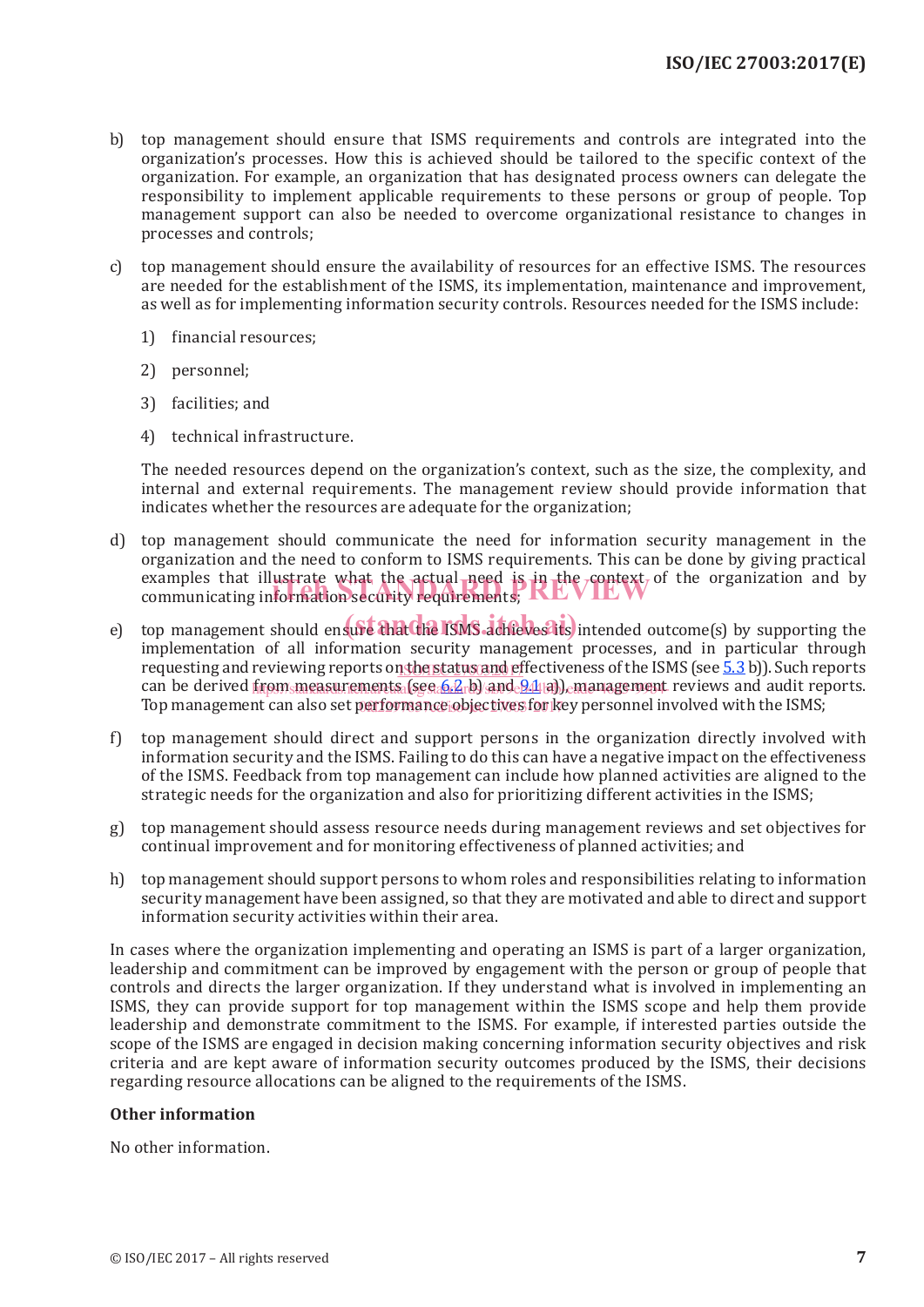### **5.2 Policy**

#### **Required activity**

Top management establishes an information security policy.

#### **Explanation**

The information security policy describes the strategic importance of the ISMS for the organization and is available as documented information. The policy directs information security activities in the organization.

The policy states what the needs for information security are in the actual context of the organization.

#### **Guidance**

The information security policy should contain brief, high level statements of intent and direction concerning information security. It can be specific to the scope of an ISMS, or can have wider coverage.

All other policies, procedures, activities and objectives related to information security should be aligned to the information security policy.

The information security policy should reflect the organization's business situation, culture, issues and concerns relating to information security. The extent of the information security policy should be in accordance with the purpose and culture of the organization and should seek a balance between ease of reading and completeness. It is important that users of the policy can identify themselves with the strategic direction of the policy. **The STANDARD PREVIEW** 

The information security policy can either include information **security** objectives for the organization or describe the framework for how information security objectives are set (i.e. who sets them for or describe the framework for how information security objectives are set (i.e. who sets them for the ISMS and how they should be deployed within the scope of the ISMS). For example, in very large organizations, high level objectives should be set by the top management of the entire organization, then, according to a framework established in the information security policy, the objectives should be detailed in a way to give a sense of direction to all interested parties. ISO/IEC 27003:2017 https://standards.iteh.ai/catalog/standards/sist/9eb44bfb-eade-46d3-99b4- 0fd2297857cd/iso-iec-27003-2017

The information security policy should contain a clear statement from the top management on its commitment to satisfy information security related requirements.

The information security policy should contain a clear statement that top management supports continual improvement in all activities. It is important to state this principle in the policy, so that persons within the scope of the ISMS are aware of it.

The information security policy should be communicated to all persons within the scope of the ISMS. Therefore, its format and language should be appropriate so that it is easily understandable by all recipients.

Top management should decide to which interested parties the policy should be communicated. The information security policy can be written in such a way that it is possible to communicate it to relevant external interested parties outside of the organization. Examples of such external interested parties are customers, suppliers, contractors, subcontractors and regulators. If the information security policy is made available to external interested parties, it should not include confidential information.

The information security policy may either be a separate standalone policy or included in a comprehensive policy, which covers multiple management system topics within the organization (e.g. quality, environment and information security).

The information security policy should be available as documented information. The requirements in ISO/IEC 27001 do not imply any specific form for this documented information, and therefore is up to the organization to decide what form is most appropriate. If the organization has a standard template for policies, the form of the information security policy should use this template.